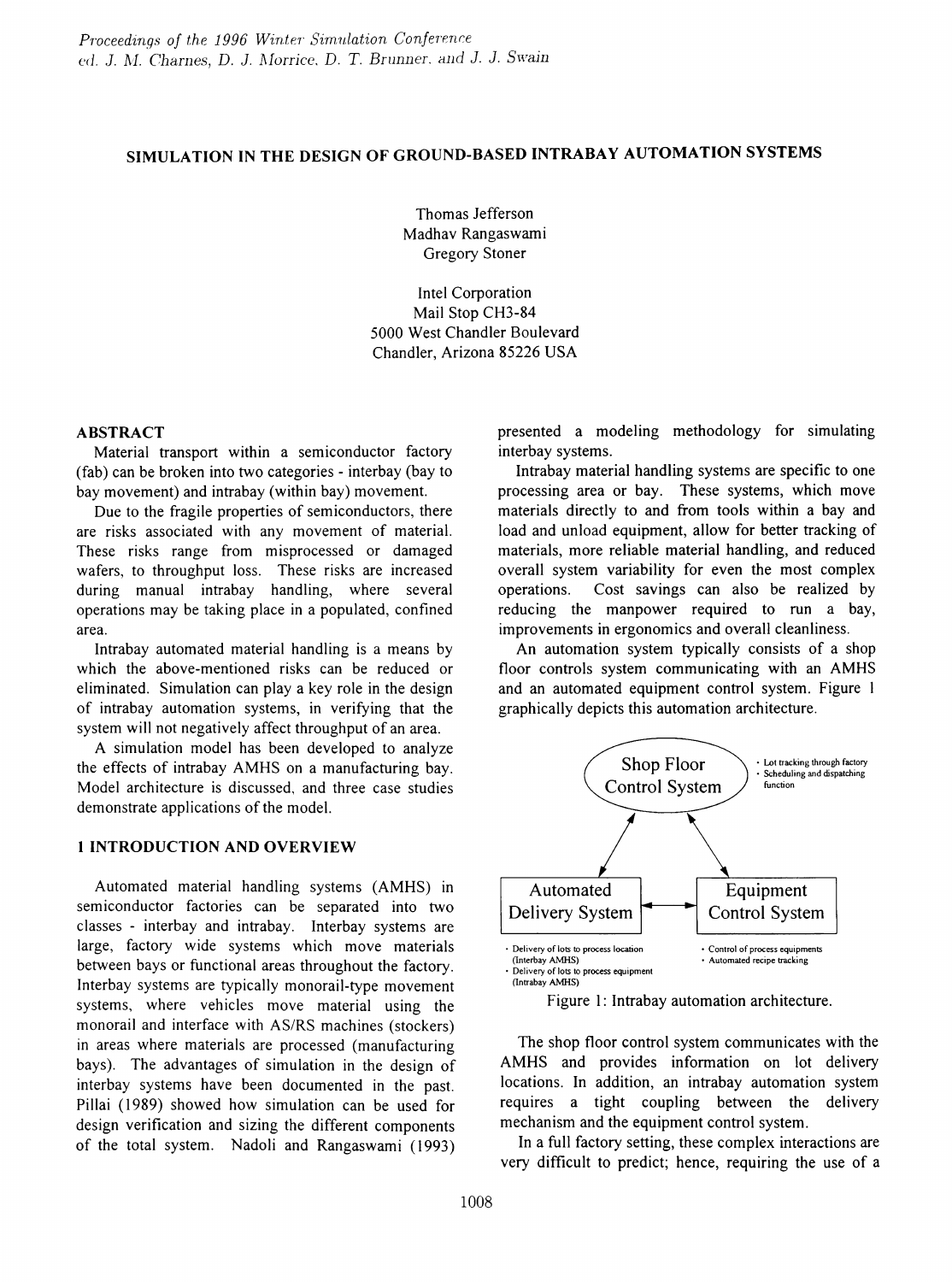simulation or modeling tool. In addition, the manufacturing process may also include constraints whose effect on factory output become difficult to predict. At Intel, the Material Handling Systems Simulation Group simulation has built a suite of modeling tools that can be used to model and predict the behavior and performance of the AMHS in a full factory setting. An intrabay modeling methodology has been developed where a core model interacts with add-on components to create a flexible tool that can be configured, based on the type of processing equipment which is being automated, or the type of outputs which need to be collected. This approach has led to a tool which is both powerful and easy to implement. All the simulation models used within the group use AutoMod II (AutoSimulations, 1992) as the simulation tool environment.

The remainder of this paper will describe the modeling methodology and present applications, in the form or case studies. Section 3 details the model architecture, and discusses both the model core and the add-on approach to the model. Section 4 presents 3 case studies which demonstrate applications of the model. Section 5 lists conclusions, and areas of possible future study and application of intrabay automation.

## 2 AMHS SIMULATOR ARCHITECTURE

The Intrabay AMHS simulation model consists of a core model and four major sub-sections, or modules, graphically depicted in Figure 2, below.



Figure 2: AMHS Simulator Architecture

#### 2.1 Shop Floor Control Module

This module includes code which simulates the WIP scheduling rules that are built into the Shop Floor Controls Systems. Different WIP management rules, such as Theory Of Constraints (TOC), Just-In-Time processing (lIT), etc. can be simulated.

### 2.2 Process Equipment Module

This module includes details of the process equipment being modeled, such as its speed, setup time information, batching characteristics, equipment buffer configurations, and the amount of re-work being processed.

### 2.3 Intrabay AMHS Module

A typical Intrabay AMHS consists of a storage system and a transport system. This module simulates all the interactions that happen between the different AMHS components, including transport to the process equipment. It can also include AMHS reliability information, and can interface with an Interbay AMHS model to simulate lot movement between the different parts of the factory.

#### 2.4 Reporting Module

This module includes software to provide output reports and charts. These reports include the standard reports provided by the simulation tool as well as custom reports which provide more information on the performance of the AMHS.

The simulation software in these modules has been written in such a way that it can be easily modified in the event of changes. For example, the Intrabay AMHS module can be changed to model the characteristics of different variations of AMHS, without modifying too much code. Another feature of the Intrabay model is that much of the information is present in different data files. These files can be easily changed to perform sensitivity analyses to understand the effects of different input parameters. This paper will now show how this modeling tool has been used to model three different variations of intrabay systems within Intel's wafer fabrication facilities.

### 3 CASE STUDIES

#### 3.1 Simulation of Diffusion Intrabay

Figure 3 shows a typical layout of an intrabay AMHS in a diffusion processing bay.



Figure 3: Diffusion Intrabay line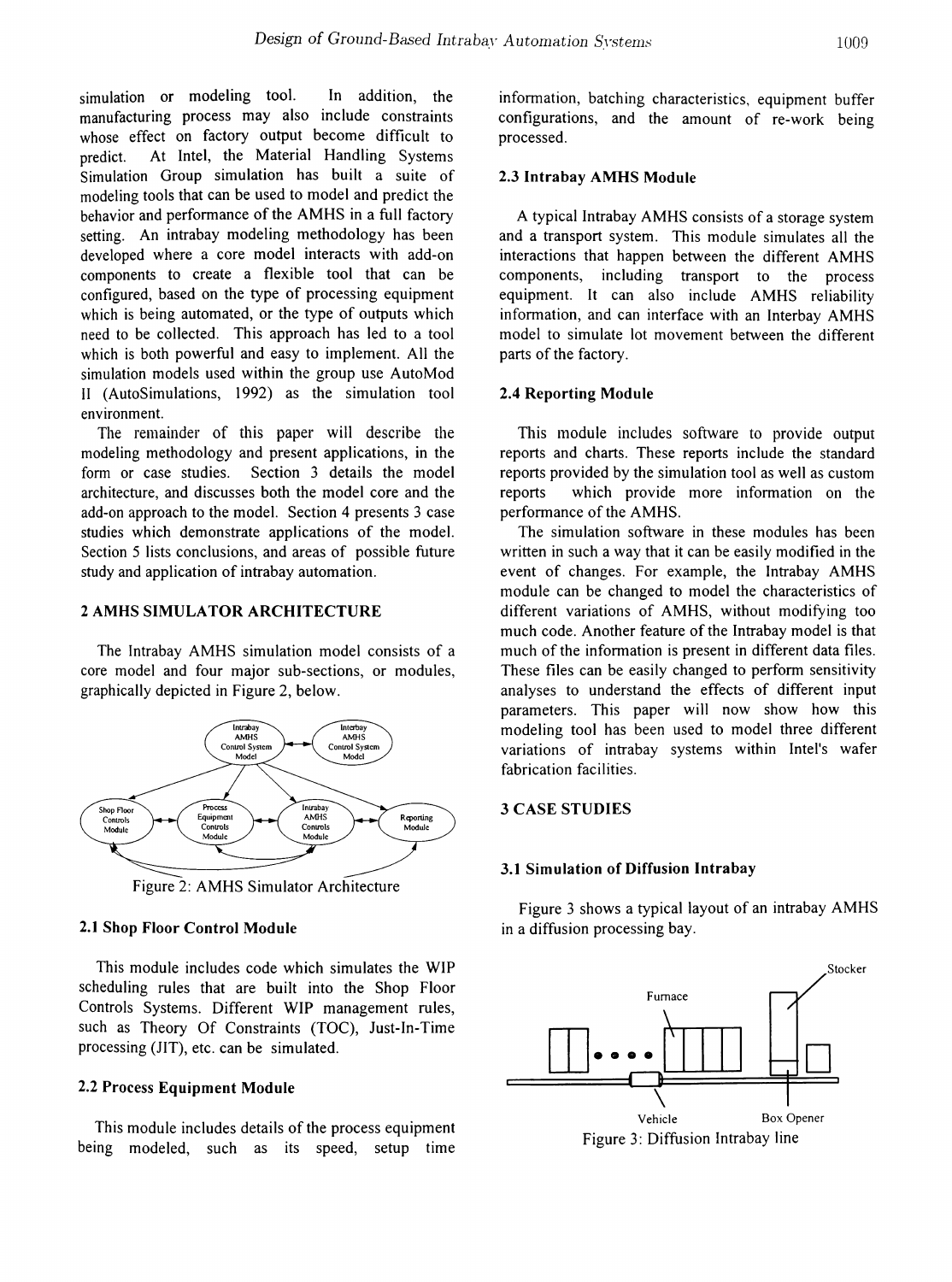The system consists of an automated storage system (also known as a stocker) communicating with a groundbased robotic vehicle, capable of carrying multiple loads, which delivers lots to the diffusion process tool. The stocker also provides an interface with the Interbay delivery system. Diffusion operations are batch processes, with up to 6 lots being loaded into the tool. In addition, the tool has a buffer which can hold one extra batch.

The objectives of the simulation model were to determine the time needed to deliver a batches of lots to the furnaces at different factory wafer start loading conditions, and to determine the utilizations of the different AMHS components (stocker robot, stocker storage, and vehicle utilization). Figure 4 shows the variation of the batch delivery time with the loading of an Intrabay line.



Figure 4: Batch Delivery Time to the Tool vs. Loading on Intrabay Line

Figure 4 shows that the batch delivery times remain constant up to a certain level, beyond which the delivery times increase almost exponentially. Figure 5 shows the utilization of the robotic vehicle.



Figure 5: Vehicle Utilization % vs. Loading on Intrabay Line

Figure 5, when combined with Figure 4, shows that the delivery times begin to increase when the loading on the robotic vehicle increases beyond its capable limit. This defined the maximum allowable throughput capability of the Intrabay line.

After the system was released to production, the different AMHS components were monitored. The validity of the simulation model was confirmed when the delivery times seen with the actual equipment closely followed the estimates provided through the dynamic simulation model.

## 3.2 Intrabay in Lithography Processing

The process of lithography (litho) is the most critical processing in semiconductor manufacturing. Due to the intricate nature of litho processing, these tools are very expensive, costing millions of dollars. When investing such a sum in equipment, a high priority is placed on attaining its maximum utilization. Intrabay automation was seen as one way to help increase tool utilization and reduce equipment costs.

The model used to model diffusion intrabay automation was used as a baseline to simulate an The diffusion model was automated environment. viewed as the core model, as it had been proven to be an accurate simulator of actual diffusion operations. However, differences between diffusion operations and litho operations such as batch size, processing time, layout of equipment, and lot buffering led to additions to the model which built upon this core and added to the flexibility of the model.

The spin, expose, and develop processing sequence performed by a litho tool is shorter in duration than diffusion processing, and therefore the time to deliver materials (the time between processed lots) could negatively impact tool utilization. As a result, the number of lots at the tool waiting to be processed - the buffer size - becomes a factor in AMHS design. If a tool has too small a buffer, the tool could be starved for material to process, negatively affecting tool utilization.

Two new functions were added to the model to provide for the new requirements brought on by lithography processing. First, the way in which lots requested the vehicle was modified. The structure of the model was modified to work in the following manner. Once a lot arrives at the stocker, it first checks to see if there is a location available on a tool before attempting to move to the tool. If a location is available, the lot will claim it, and then initiate the sequence of steps needed to move from the stocker to the tool port. If no buffer location is available, the lot will continue to search for available locations, until one becomes available.

The second addition to the core model was to include tool processing time into the scope of the model. The addition of processing time enabled the utilization of the tool to be measured, and in turn the effect of buffer size on tool utilization could be observed. Each tool port (buffer) has its own queue, with a capacity of one lot, and lots in these queues attempt to obtain a resource (the tool), also with a capacity of one. A lot holds the resource for the processing time, then releases it to be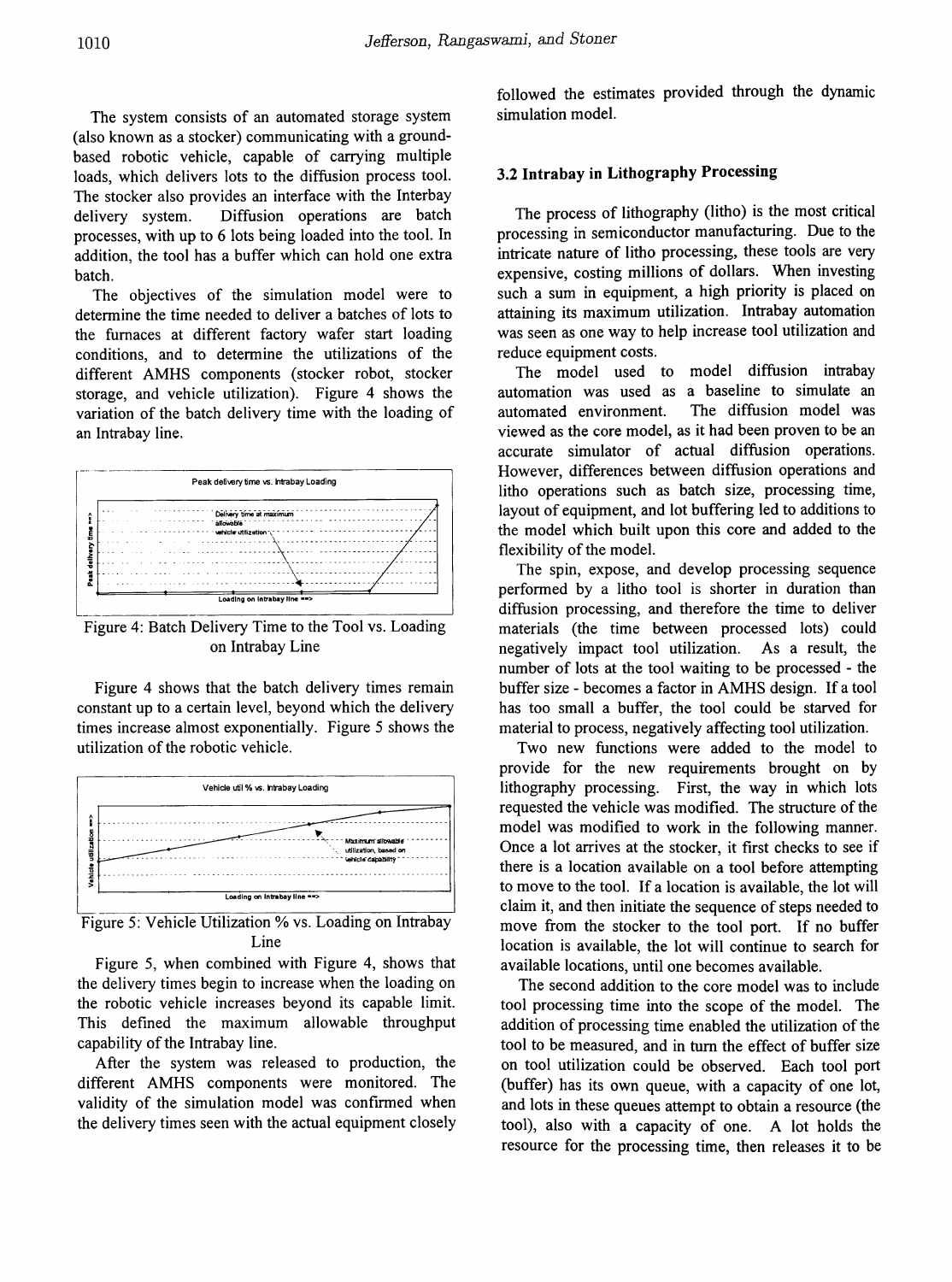claimed by other lots waiting to use that resource. It should be mentioned that, in keeping with the goal of flexibility in the model, all of the changes made to accommodate litho tool modeling are configurable. Also, the model can revert back to its diffusion format by changing input flags.

Once the above-mentioned 'add-ons' were complete, simulations were run to determine the effect of buffer size on tool utilization. Each simulation run had the same inputs for throughput level, tool processing time, and number of tools on the intrabay line, with buffer size the only variable. Four scenarios were simulated, with the buffer size ranging from zero to three. Results of this experiment can be viewed in Figures 6 and 7, below.



Figure 6. Effect of Buffer Size on Tool Utilization.





Figure 6 shows the results generated by the model to determine the effect of buffer size on tool utilization. Figure 6 also shows the average time spent in buffer as a function of buffer size. The analysis suggests that utilization of the tool will be significantly afftected if there is no buffering, and there is no gain in tool utilization by adding more than one buffer location.

Figure 7 shows the effect of buffer size on the ability of the automation system to transport lots to tools. Two metrics are shown, delivery time and the average lots on the AMHS vehicle. A decrease in delivery time was observed as a result of increasing the buffer size. This decrease can be explained as a result of the AMHS vehicle having a greater opportunity to carry more than one lot, which led to more than one lot delivery of materials for a typical cyclew, and thus shorter delivery times per lot.

From these results, it can be seen that although increasing the buffer size beyond one does not increase tool utilization, an increase will result in better AMHS performance and more 'flex' in the overall system. At this point in time, it is too early in the project to validate these results against an actual running system. However, the model used contains the same core software as the diffusion model, which has been validated against actual performance. The ability to re-use the core software of another model which has been validated is another example of the benefits of the core/add-on methodology of automation modeling. For the same reason, this approach has also been adopted for additional intrabay automation simulation studies, described in the next section.

## 3.3 The Value of Simulation in Analysis of Future Intrabay Systems

buffer size (in # of lots) The analysis of future applications of intrabay automation has concentrated on the use of value engineering to perform analysis quickly, to keep up with changing process requirements. As in previous intrabay analysis, models were utilized to filter out the highest priority tools based on the benefits of automation, the return on investment, and the compatibility of automation. This filtering process is shown graphically in Figure 8, below.



Figure 8: Filter Process Used in Determination of Functional Areas to Automate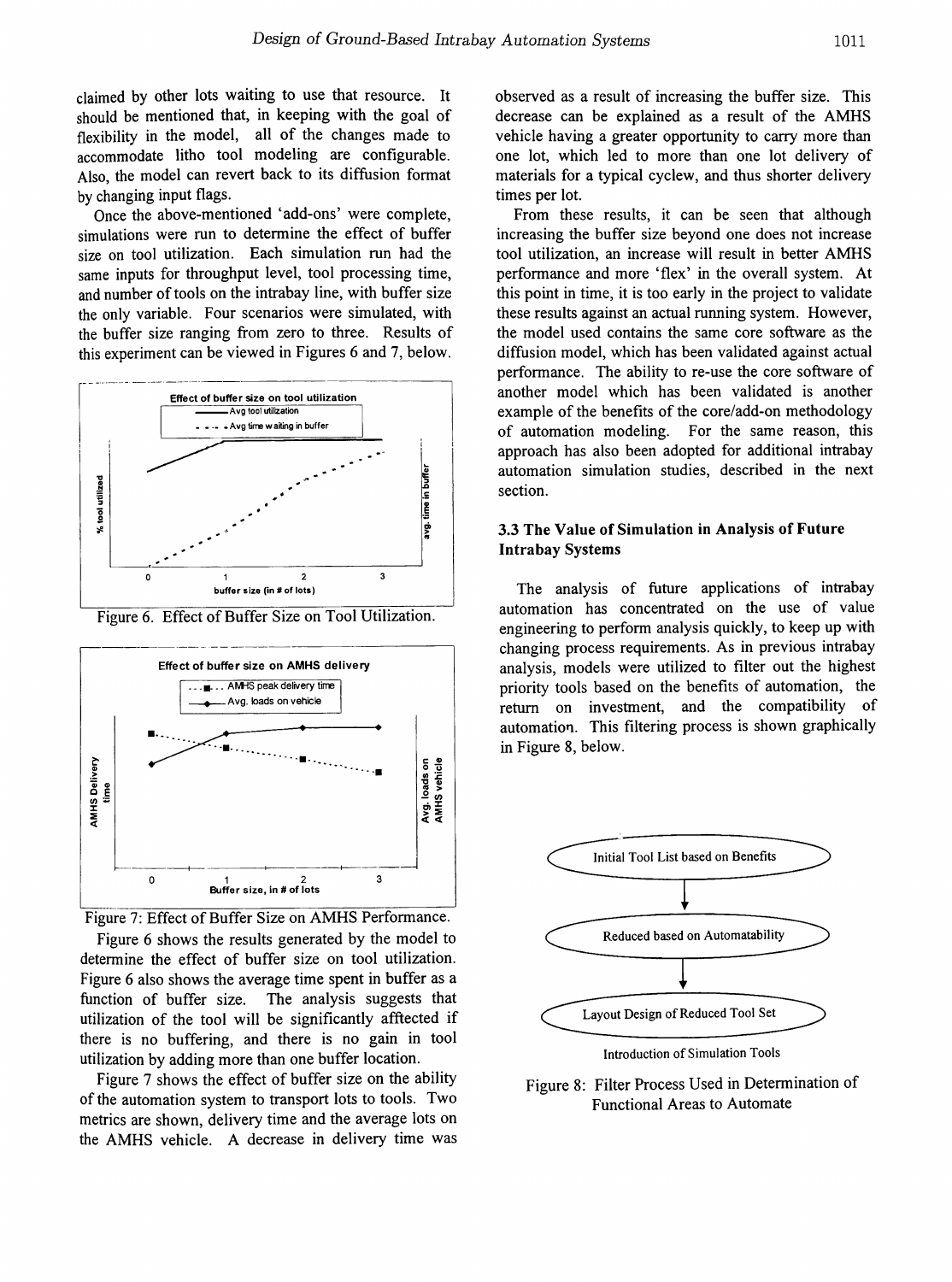Once the filtering process has been completed, the next steps are to once again look at the intrabay layout configuration and automation requirements. From a layout perspective, it is necessary to determine if the tools can be positioned for effective automation access, without violating safety, microcontamination, and ergonomic guidelines. These intrabay-inclusive layouts must also be re-verified to ensure that all process performance requirements are met. It is at this point that the value of the simulation model is exhibited.

In the first case study of diffusion, the performance requirement was based upon the batch delivery time<br>from storage to tool port.. Then, in the case of from storage to tool port.. lithography, analysis was delivery time based with an additional emphasis placed upon tool buffer requirements. In modeling new intrabay options, the initial focus was again on delivery time performance within the design parameters of the intrabay automation equipment. The key to success will be the rate at which the simulation core model, using existing add-ons, will be implemented for two different functional areas of the layout. As seen in Figure 9, the reduction in time to deliver the model results has greatly increased the flexibility to consider new process requirements for run rate and tool quantities.

| Model         | Simulation       | Analysis at           |
|---------------|------------------|-----------------------|
|               | Software         | Implementation        |
|               | Development Time |                       |
| Diffusion:    | $\sim$ months    | - delivery time       |
| Case Study #1 |                  |                       |
| Lithography:  | $\sim$ weeks     | - delivery time       |
| Case Study #2 |                  | + buffer, tool        |
|               |                  | utilization           |
| New Intrabay: | ~days            | - delivery time       |
| Case Study #3 |                  | + buffer, tool        |
|               |                  | utilization $+ \dots$ |

Figure 9: Time to Simulation Implementation

Using the methodology shown in Figure 8, it has been decided that two areas of processing, thin films and plasma etch, may be best suited for intrabay automation. The initial layout of these bays with intrabay automation are similar to the layouts seen in diffusion. Characteristically, thin films tools are larger in foot print and have faster run rates. Therefore, due to the nature of these functional areas, a variable number of tools per line must be considered in the layout verification process. (Figure 10).



The purpose of the simulation study therefore is to verify the feasibility of each process tool and its layout when coupled with intrabay automation. The key indicators once again were batch or lot delivery time, and the throughput requirements of the intrabay vehicle.

Figure 12 exhibits that although the etch equipment modeled can support a larger number of tools per intrabay system, the faster run rate of the thin films tools requires more AMHS deliveries per system. As expected, the higher activity rate for the thin films case in tum resulted in slightly longer delivery times per system, as seen in Figure 11. Although the length of these bays is very similar, the tool interface requirements for automation have contrasting differences. These differences, coupled with manufacturing operating requirements, could lead to a modification of the layout to keep the batch delivery times within desired limits.



Figure 11: Lot/Batch Delivery Time



Figure 12: Intrabay Vehicle Movement in Lots Moved Per Hour